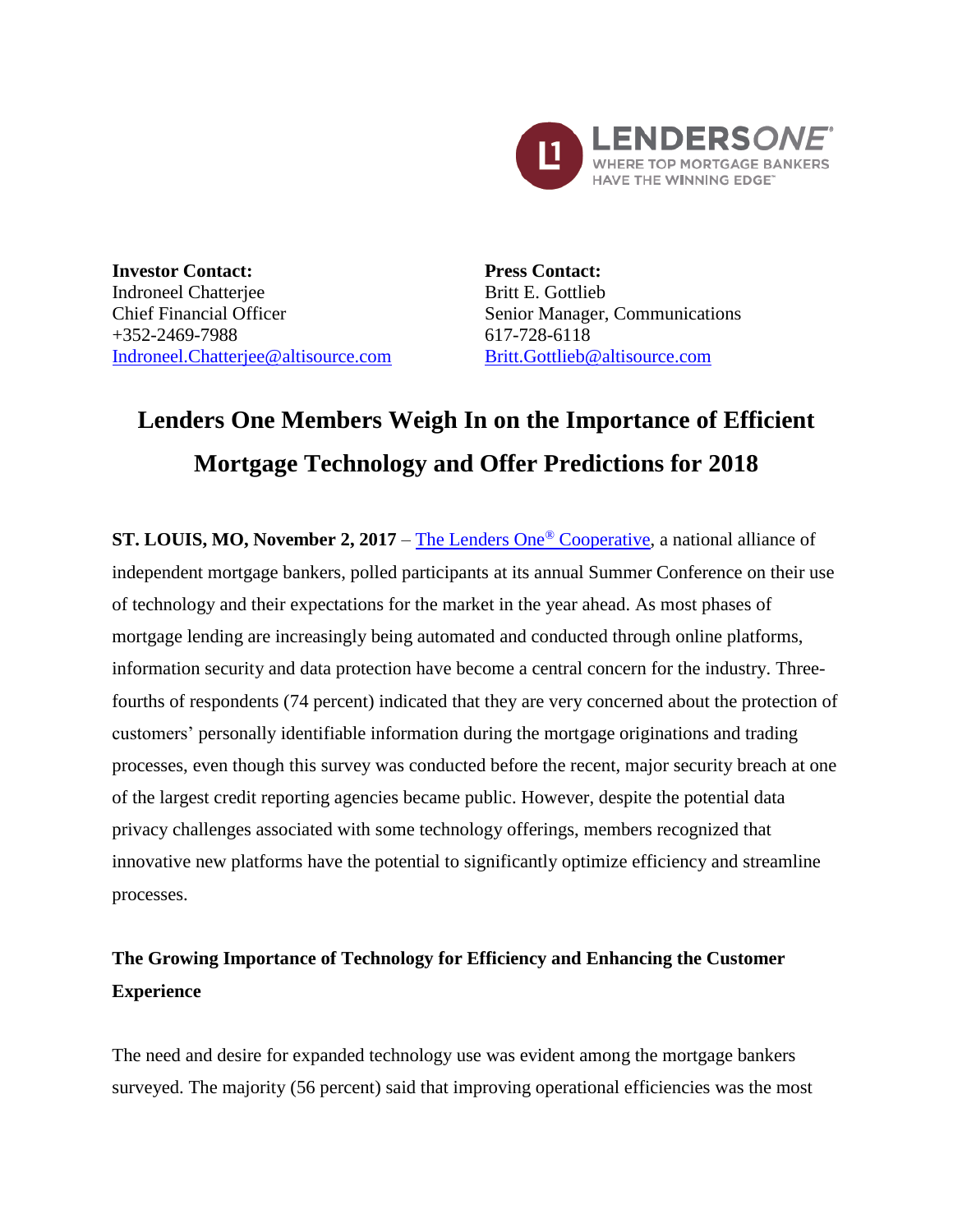influential catalyst for investing in new technologies, followed by offering a better customer experience (26 percent). Technology is also positively impacting traditional mortgage trading processes with more than half (53 percent) of the respondents identifying streamlining workflow as one aspect of the current process that could be most enhanced by a technology platform.

"Mortgage professionals today realize the need for technology to drive efficiency, reduce the cost per loan and streamline daily tasks and interactions with customers," said Michael Kuentz, President of Lenders One. "At the same time, there is rising concern regarding privacy protection as lenders increasingly integrate technology into traditional processes. As a cooperative, our focus has been on developing solutions that provide both efficiency and security, such as noteXchange, a trading platform developed with our members to streamline trading and help protect borrower data."

#### **Attracting and Retaining Talent**

As the mortgage industry evolves and adapts to new technologies and regulations, lenders are investing in developing their employees. Of the respondents, 42 percent noted that professional development and training was the most important step their company is taking to attract and retain talent.

"One of the most critical challenges our members face is recruiting and training talent who can carry their businesses into the future," said Kuentz. "Robust training programs are critical, and we are seeing great success in pilots with our members to explore new methods for attracting talent from outside of the industry by identifying the key traits needed to thrive in a digitally driven mortgage environment."

#### **Market Outlook**

When asked to forecast how the real estate market will look in 2018 and whether it will be a buyers' or a sellers' market, the majority of respondents anticipate that 2018 will again be a sellers' market: